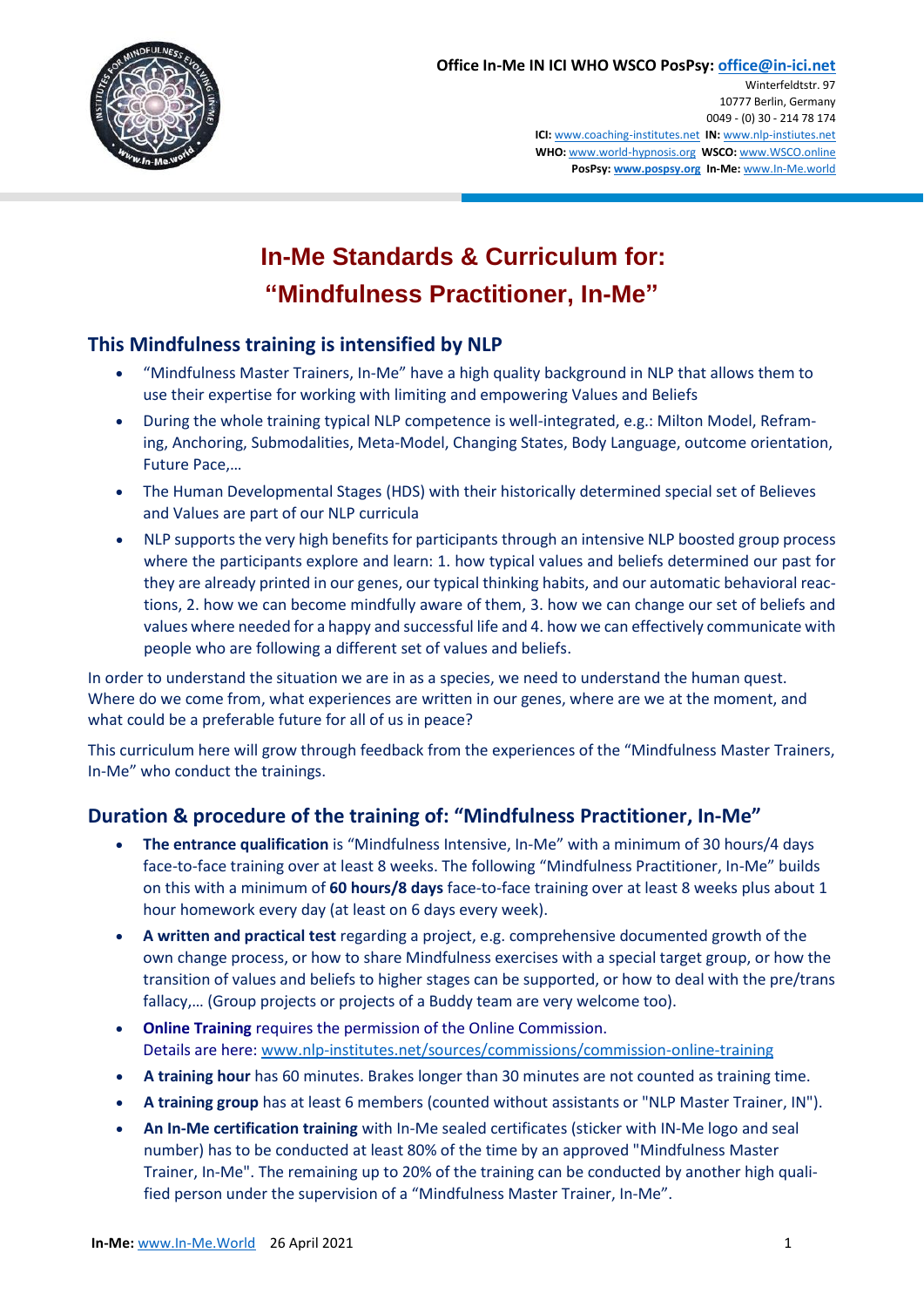- **The title "Mindfulness Practitioner, In-Me"** can only be used on a certificate with an In-Me seal.
- **With more than 10 participants,** it is highly recommended to involve an assistant who must be qualified at least at the level: "Mindfulness Practitioner, In-Me".
- **Buddies and supervision** are highly recommended.
- **You can order seals** in your login area. We highly recommend online seals and certificates.
- **The list of seal entitled "Mindfulness Master Trainer, In-Me":** <https://in-me.world/users/all>

### **Training content of: "Mindfulness Practitioner, In-Me"**

- The first 4 days/30 hours are defined in the curriculum of "Mindfulness Intensive, In-Me". For the In-Me association it is okay to offer the 12 days together with only one certificate after 12 days or to divide it in 2 courses of 4 days and 8 days.
- In the 8 days (after the 4 days) all the Basic training content from the 4 days is highly relevant. In addition, we have now new orientations for the main topic of each of the 8 days. On all 8 days, there are exercises for breathing, body, and meditation practice, in the style of the MBSR training and enriched with special NLP expertise.

The guiding idea in the "Mindfulness Practitioner, In-Me" is, that in the 300.000 years of human development Homo Sapiens created on each Human Developmental Stage (HDS) a special intelligence. Here a few pioneers who worked on these intelligences without calling them directly intelligences: Norbert Elias, Abraham Maslow, Clare Graves, Ken Wilber, Yuval Noah Harari…

They differ in the descriptions of the Human Developmental Stages. Therefore, we feel free to create on the basis of their inspirations here our own version of intelligence stages.

For a summary about the background of the Human Developmental Stages please see the article from Nandana Nielsen and Karl Nielsen, "The Graves Model and its application in coaching": [https://in-me.world/sources/articles/nandana-and-karl-nielsen-the-human-development-system](https://in-me.world/sources/articles/nandana-and-karl-nielsen-the-human-development-system-of-prof-dr-clare-graves)[of-prof-dr-clare-graves](https://in-me.world/sources/articles/nandana-and-karl-nielsen-the-human-development-system-of-prof-dr-clare-graves)

### **Day 1 Body Intelligence (HDS 1)**

Starts about 300.000 years ago with Homo Sapiens.

On this stage survival and reproduction with the basic needs of the body is the main topic. This training day deepens the content regarding the body topic from the "Mindfulness Intensive, In-Me". It starts with sharing the goals of the participants. What is their own situation in the light of the situation of our species? Where do they see (or hope for) a solution that allows humans to live happily together on this planet? Our approach is to change one by one, starting with ourselves on this journey of developing peace on earth. Mindfulness helps to develop this inside yourself and then you have the chance to influence others even just through your pure presence. Sharing challenges (goals) and best practice (experiences) supports the group spirit and the learning from each other and with each other.

Besides a short overview and introduction this day is for body topics like breathing, health, eating, sleeping, touching, and much more. The focus is on making positive inspiring experiences regarding these topics.

Health is a positive feeling and not just the absence of illness. What can you do for your body? How do you like and treat your body? What does your body tell you? Are you a victim of illnesses or a good friend of your body? You can even discuss Vegetarian, Vegan and Nutrition Supplements. Here is so much possible.

### **Day 2 Spiritual Intelligence (HDS 2)**

Starts about 60.000 years ago with the Cognitive Revolution. Using thinking and language for fictive events allowed more effective organizational forms and the development of myths. On this stage Homo Sapiens experienced everything with a special kind of soul. Each animal had a soul and each mountain and the water and it was possible to communicate with these souls.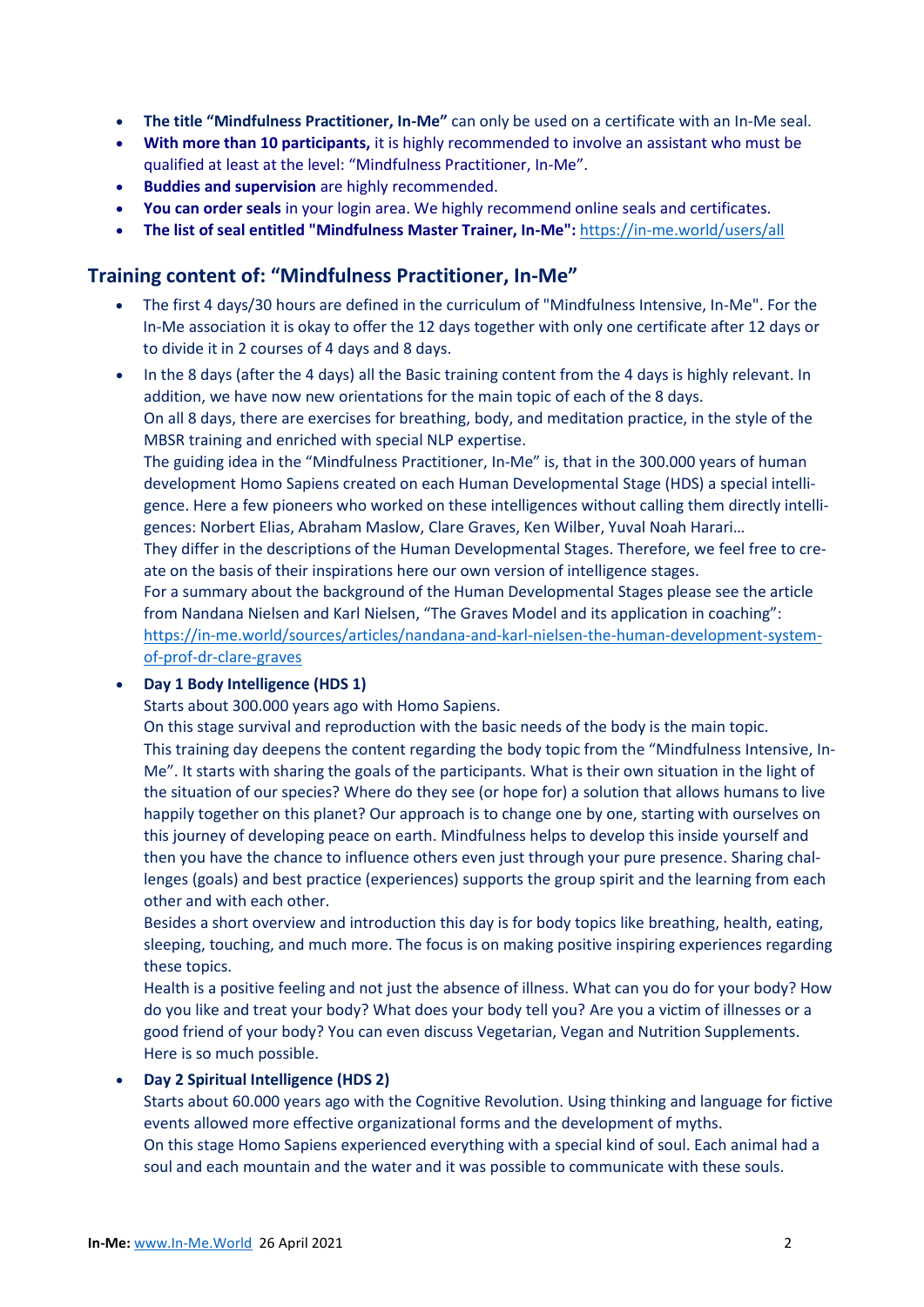Besides sharing the experiences with the homework of the first week, this day is for spiritual experiences.

What is the difference between just being touched and a deliberately mindful touch with a "spiritual" energy? How do you connect to the soul of someone else? How is this an important management expertise of a successful manager in the business area? What is the difference between just eating and a deliberately mindful way of eating? How can you honor the spirit somehow connected to the food you eat? How about your Guardian Angels? How about the Magic in your life? People want to be part of a group. Are you part of a tribe that loves and supports you? Do you spend enough time with these people? What are you doing for them? What spirits to do encounter right now in this group?

### **Day 3 Emotional Intelligence (HDS 3)**

Starts about 11.000 years ago with the Agricultural Revolution.

On this stage the emotions were in the focus. Bad emotions from tyrants who dominated all others and as well highly responsible Queens and Kings who tried to do their best. Homo Sapiens was here deeply connected to all kinds of emotions that were very directly, unfiltered, and spontaneously expressed. At the "courts" of the kings a cultural process started where it was "courteous" to control emotions. This was a huge civilization process regarding the balance of emotions, courtesy, and following rules. You can see from this point of view the religious Commandments and social separation of powers.

Besides sharing the experiences with the homework of the second week, this day is for exploring how you handle your emotions.

How do you experience emotions in your body (level 1)? What emotions trigger the spirits (level 2) that you are connected with? What are your predominant automatic emotional reactions? Are you happy with this or do you prefer to change something here? In which situations are you more introvert and when more extrovert? How important is Emotional Intelligence in management in the business area? What emotions can you receive, hold and offer? Are you in charge of your emotions, or are your emotions in charge of you, or have other people the remote control for your emotions? How strongly do you suppress your emotions through courtesy?

### **Day 4 Scientific Intelligence (HDS 4)**

Starts about 400 years ago with the Scientific Revolution.

On this stage Homo Sapiens developed a new quality and intensity of precise logical rational cognitive evidence-based fact-orientated scientific thinking instead of emotionally based anecdotal "story telling" thinking. This led to big conflicts between the ruling religious powers and the new development of natural science.

Besides sharing the experiences with the homework of the third week, this day is for exploring how well and how beneficial you are able to clearly differentiate between emotionally based anecdotal "story telling" and evidence-based fact-orientated cognitive thinking.

How do you plan your life? Do you dare to think yourself or do you prefer the programming of your childhood socialisation? How strongly do you follow your fact-orientated knowledge and rational decisions?

### **Day 5 Creative Intelligence (HDS 5)**

Starts about 1760 with the Industrial Revolution.

On this stage the findings in science were applied to defeat epidemics and to make money through new ways of production. Capitalism used in a very creative way scientific findings for industrial production.

Besides sharing the experiences with the homework of the fourth week, this day is about how you can creatively use what you know for securing your success in your life?

Realizing goals is inspiring. What is regarding successes your mission in life? How about leaving your comfort zone here and there? How is your relationship to money?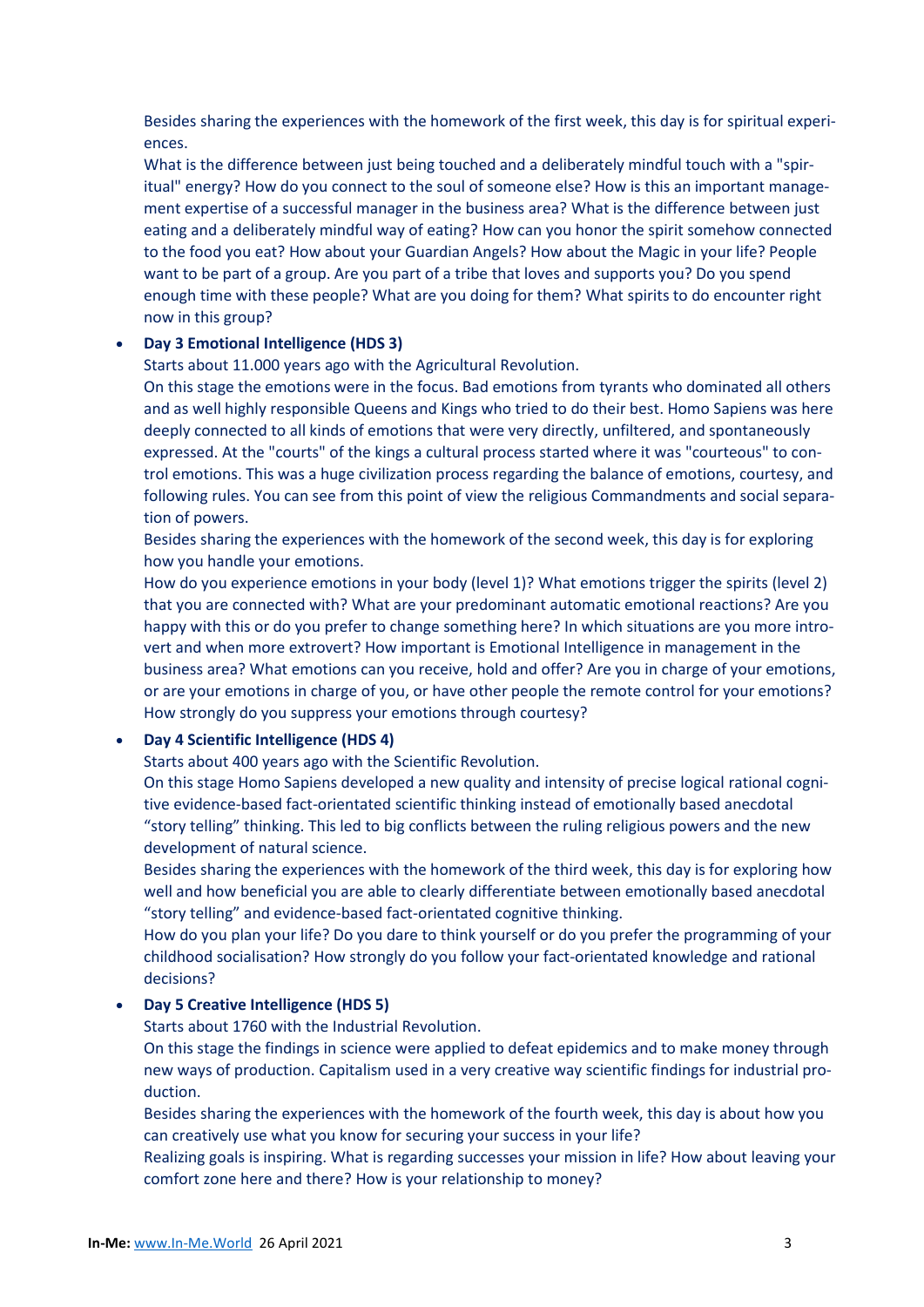### **Day 6 Interpersonal Intelligence (HDS 6)**

Starts about 1968 with worldwide protests of the Peace Revolution.

On this stage Homo Sapiens realizes that there is much more for a happy life than just living for money and success. Or with the words of Dalai Lama: "The planet does not need more successful people. The planet desperately needs more peacemakers, healers, restorers, storytellers, and lovers of every kind." Communication on eyes level and understanding each other is in the focus. Besides sharing the experiences with the homework of the fifth week, this day is for experiencing group spirits and for being connected with others.

People want to be seen in their uniqueness. Do you have a peer group that sees you as you are, including the unrealized treasures of your potential? Do you try to fit in or do you live your true nature?

### **Day 7 Mindful Intelligence (HDS 7)**

Starts about 1990 with Mindfulness from Jon Kabat-Zinn (and the integral "Super Human" from Ken Wilber) with the Mindfulness Revolution.

On this stage a big developmental leap takes place through the understanding that each of the stages before are closed value and belief systems that structure the experience and how things can be understood. Now Homo Sapiens reaches a Meta level of a new kind of inner wisdom and freedom with a new quality of values and believes.

Jon Kabat-Zinn writes 1990 in his book: "Full Catastrophe Living" on pages 19 to 38 (2013 edition) about: "The Foundations of Mindfulness Practice: Attitudes and Commitment." For him "The Attitudinal Foundations of Mindfulness Practice" are: 1. Non-judging, 2. Patience, 3. Beginner's Mind, 4. Trust, 5. Non-Striving, 6. Acceptance, 7. Letting Go. "Other qualities of mind and heart that also contribute" are: "non-harming, generosity, gratitude, forbearance, forgiveness, kindness, compassion, empathic joy, and equanimity."

In the NLP axioms we use for similar qualities a different wording, e.g.: "The meaning of communication is the response you get.", or "The map is not the territory.", or "There is no failure, only feedback (and responsibility).", or "Behind every behaviour there is a positive intention." or "Everything is connected to everything."

Each of the levels before are closed value and belief systems that structure the experience and how things can be understood. On these first 6 stages people think their values and believes are the only right ones. Ken Wilber discusses that stage 6 is the most difficult stage for it looks like Mindful Integral and Systemic but it is very often deeply moralistic and superficial.

Besides sharing the experiences with the homework of the sixth week, this day is for celebrating a new stage of freedom from limiting beliefs and values. And a new competence of handling successfully all different belief and value systems of each of the first 6 stages.

People want to have the freedom of their own experience. On this Human Developmental Stage (HDS) you are able to bring everything from the first 6 HDS together. In Ken Wilber's system you develop on this level your "Super Human" existence.

### **Day 8 Future Pace**

This day is for presenting what the participants learned and how they plan to use this from now on in their future. We recommend to use like in "Mindfulness Intensive, In-Me" the New Behavior Generator (NBG) for planning the future use of the growth benefits that developed during the "Mindfulness Practitioner, In-Me" training. And we highly recommend to support that the participants continue to meet, especially if promising projects evolved during the training. It would be great to collect documentary testimonials on videos of the benefits and projects.

### **For more details regarding the conduct of "Mindfulness Practitioner, In-Me"** Please see the extensive Moodle course with a huge amount of special Trainer Notes.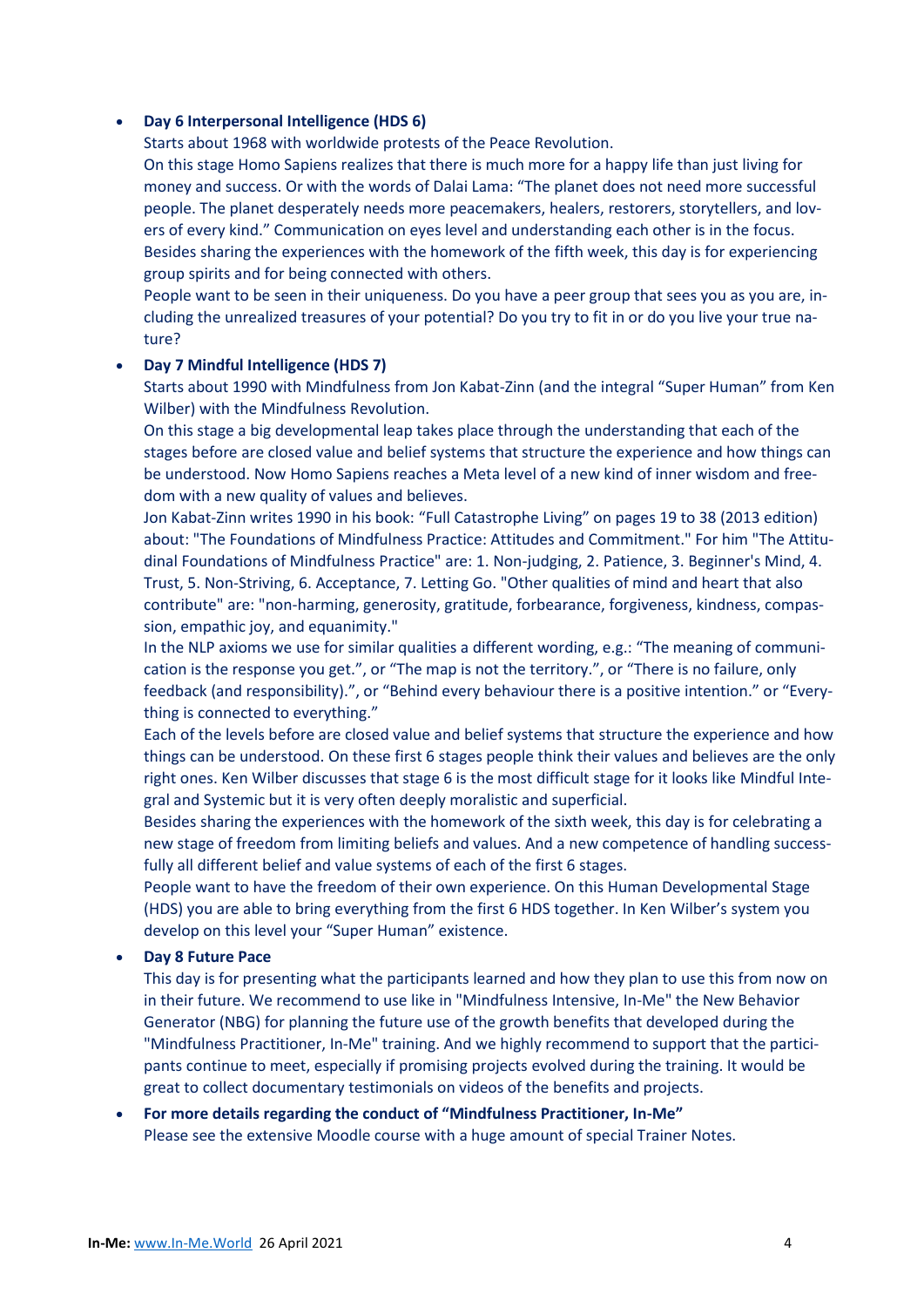### **The In-Me certificate for: "Mindfulness Practitioner, In-Me" must include:**

- 1. the correct title of the qualification: "Mindfulness Practitioner, In-Me"
- 2. the duration of the face to face training with precise information regarding training days and hours (at least 30 hours in 4 days)
- 3. Online Training requires the written permission of the Online Commission. Details are here: [www.nlp-institutes.net/sources/commissions/commission-online-training](http://www.nlp-institutes.net/sources/commissions/commission-online-training)
- 4. the date of the first and last day of the training
- 5. a statement that all In-Me guidelines have been met
- 6. the In-Me seal (sticker with In-Me logo and seal number)
- 7. the signature of the "Mindfulness Master Trainer, In-Me"

**We recommend for 2., 4. and 5.** the following sentence on the certificate: "The training comprised of 60 full hours in 8 days on-site face-to-face training, from …(date of first day) to ...(date of last day), plus 60 hours homework, in strict accordance with the high ethics and quality standards of the Institutes for Mindfulness evolving (In-Me)."

**Training content for the qualification:** We highly recommend to list the complete trained main content and the complete amount of training hours and days that is needed for the certified qualification in Mindfulness on the backside of the certificate or on a separate signed document.

#### **The following statement is optional for an In-Me sealed certificate:**

"Because of the high quality of this training it may be recognized as ECTS credit points in academic studies in psychology with a focus on Mindfulness."

**More details:** A training hour has 60 minutes. Brakes longer than 30 minutes are not counted as training time. A training group has at least 6 participants (counted without assistants or "Mindfulness Master Trainer, In-Me"). We highly recommend assistants for trainings bigger than 10 participants. An In-Me certification training with In-Me sealed certificates (sticker with In-Me logo and seal number) has to be conducted at least 80% of the time by an approved "Mindfulness Master Trainer, In-Me". The remaining up to 20% of the training can be conducted under his supervision and responsibility. For the list of appointed "Mindfulness Master Trainer, In-Me" please see: [https://www.In-Me.world/mastertrainer/](https://www.in-me.world/mastertrainer/)

### **For more details please see the "In-Me Certification Guidelines"**

[https://www.In-Me.world/resources/languages/EN/pdf/guidelines.pdf](https://www.in-me.world/resources/languages/EN/pdf/guidelines.pdf)

#### **When you login you can buy seals in your login area.**

Here you find the options for:

- 1. physical seals (the old and most inconvenient way)
- 2. to use our wonderful designed online certificate (you find for this a video in your login area)
- 3. to use jpg or png seals that you can print on your own certificates

**For our "Mindfulness Master Trainers, In-Me" we provide for free a Moodle e-learning platform** where they can share and discuss with the other "Mindfulness Master Trainers, In-Me" their experience with best practice, where they find in detail the relevant content of the training, where we included trainer notes and a lot of additional content. This is under: <https://course.in-me.world/>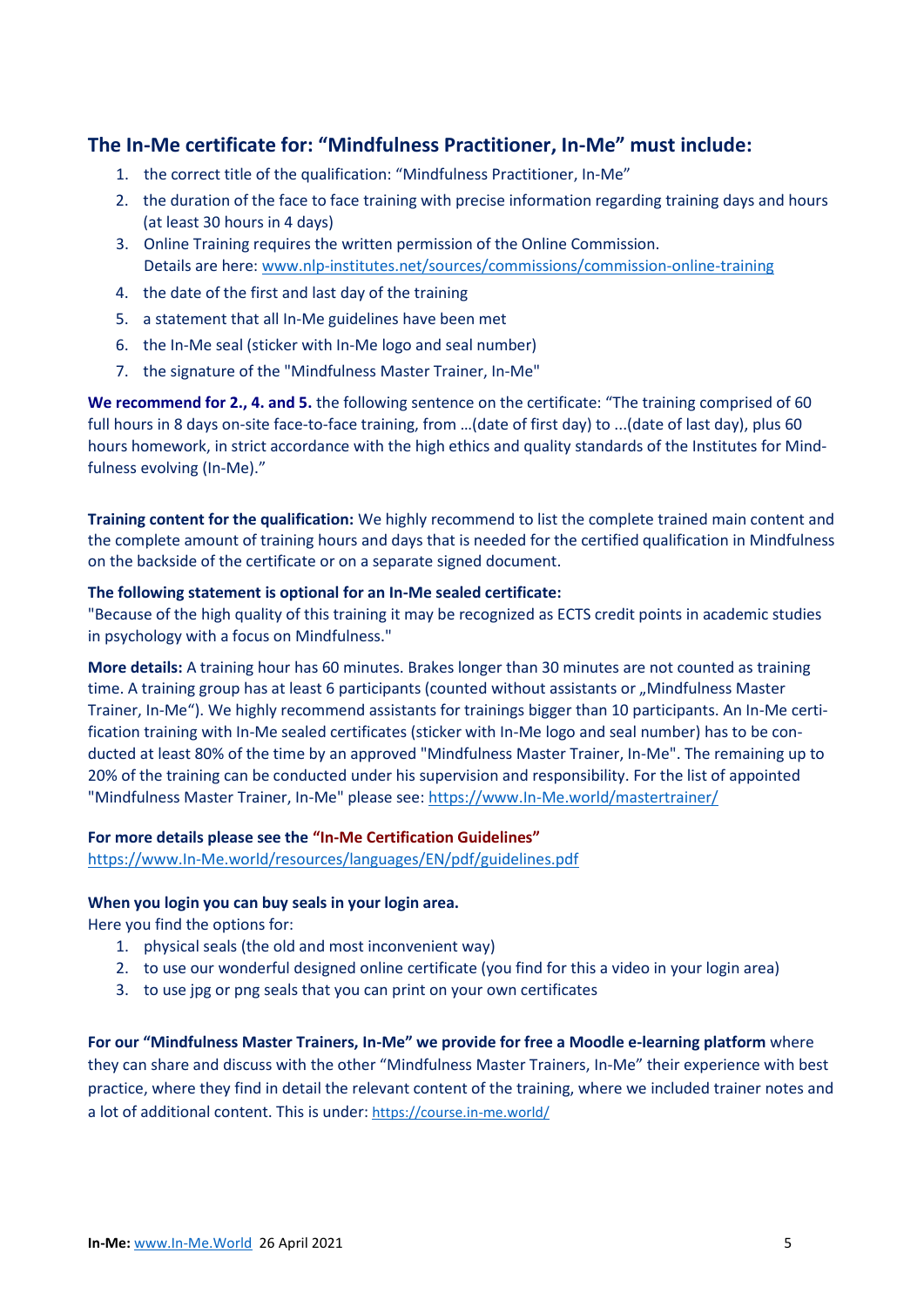## **Invitation letter for training participants**

### **Dear Graduate,**

Congratulations - we are happy with you about your successful graduation!

### **Please become a member of our worldwide, professional community of our 6 associations.**

- The certified training courses of our associations are scientifically based, and meet highest international quality and ethics standards.
- With a sealed certificate your membership is free of costs: no admission fee and no annual membership fees.
- There are many advantages, like the possibility of exchanging and networking with others worldwide, and editing your profile yourself.
- With our qualifications, we are committed to lifelong learning and contribute to a peaceful world.
- We are more than 7.500 members in 88 countries (as of 3/2021). Our members learn with and from one another. You are very welcome to join us.

### **To become a member is easy**

- 1. via a group upload by your master trainer
- 2. **or** with a special code on the final day of your training
- 3. **or** individually by registering here: **[www.nlp-institutes.net/apply](http://www.nlp-institutes.net/apply)** through uploading an image/PDF of your sealed certificate

### **You can set yourself in your profile**

- whether your address (including phone and email address) should be displayed publicly
- whether you only want to show which city you live in
- what you particularly value about your qualification and the training you attended
- which topics are of particular interest to you
- upload a picture, publish a link to your own website, and much more

### **You find more about us**

- on the umbrella website of our associations: [www.We-evolve.World](http://www.we-evolve.world/)
- in our videos: <https://youtu.be/kbXiJDous-g> and [https://youtu.be/-SVj\\_rGOt3Q](https://youtu.be/-SVj_rGOt3Q)
- on the website of our world congresses: [www.in-ici.net](http://www.in-ici.net/)
- on our Facebook: [www.facebook.com/we.evolve.world](http://www.facebook.com/we.evolve.world)
- on our resource websites: [www.We-evolve.World/resources](http://www.we-evolve.world/resources)

#### With very best wishes

#### Nandana Nielsen & Karl Nielsen

Presidents of the 6 Associations and Professors at Universidad Central de Nicaragua (UCN)